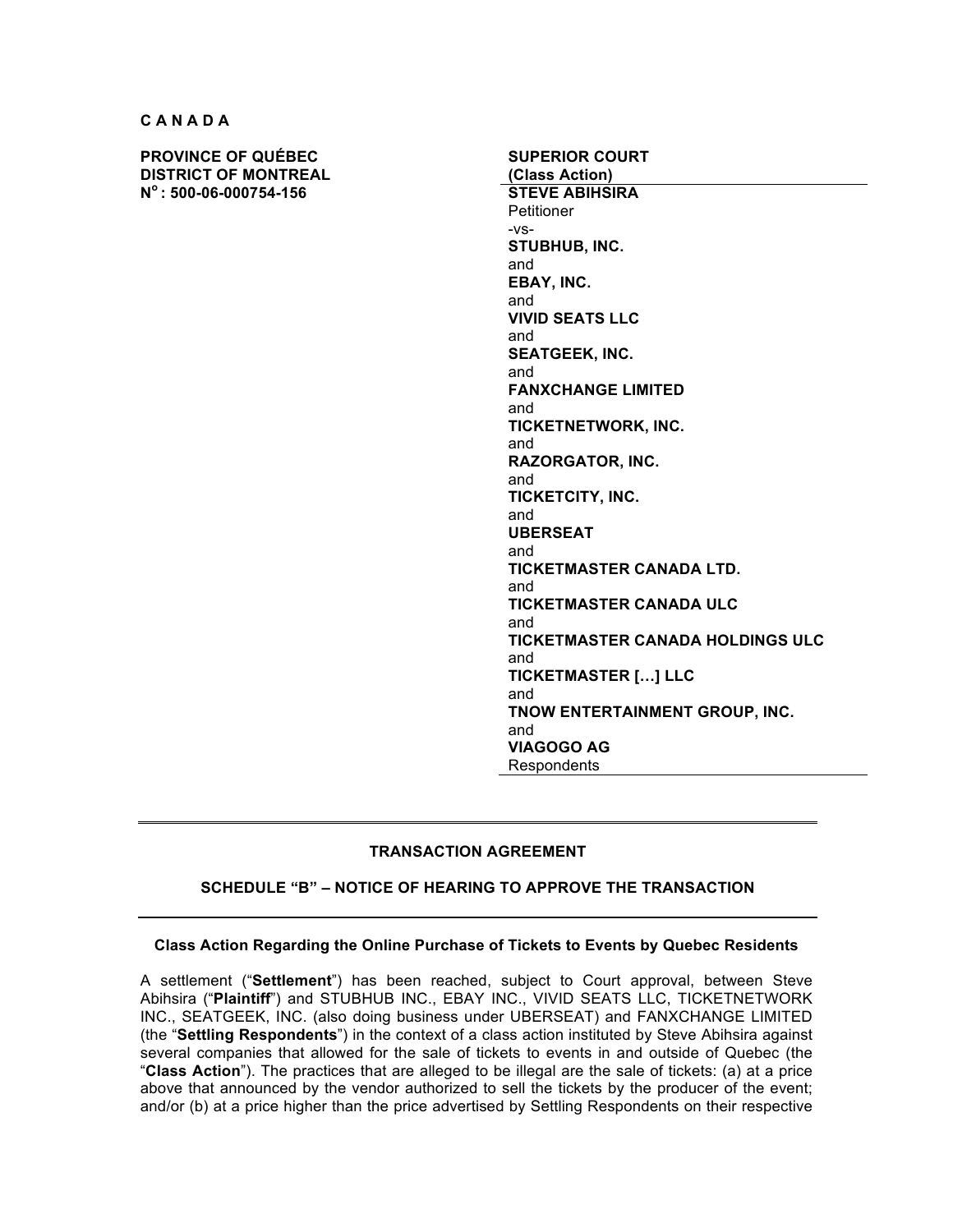websites and/or mobile applications (at the first step), excluding the Quebec sales tax or the Goods and Services Tax;

This Settlement may affect your rights, whether you act or not. Please read this notice carefully.

### **BASIC INFORMATION**

#### **Why have I received this email?**

You are receiving this email because during the class period, you have purchased through one of the Settling Respondents' or the Vivid Seats Subsidiary Clients' websites or mobile applications, using this email address as a reference, at least one ticket for an event. Therefore, you could be eligible to receive benefits under the Transaction Agreement.

The purpose of this notice is to inform you that Steve Abihsira and the Settling Respondents have reached a Settlement putting an end to the Class Action. All concerned parties believe that the Settlement is the best solution to dispose fairly and equitably of the dispute; they will ask the Superior Court of Quebec to approve it.

The Superior Court of Quebec will hold a hearing to determine whether it will approve the Settlement. You may attend the hearing, which will take place on March  $14<sup>th</sup>$ , 2018 at 9:00 a.m. in room 2.08 of the Montreal Courthouse, located at 1 Notre-Dame Street East in Montreal.

#### **What was the purpose of the Class Action?**

According to Steve Abisihra, the Settling Respondents contravened the *Consumer Protection Act, RSQ, chapter P-40.1* by acting as sellers and selling tickets for events to Quebec consumers (a) at a price above that announced by the vendor authorized to sell the tickets by the producer of the event; and/or (b) at a price higher than the price advertised by Settling Respondents on their respective websites and/or mobile applications (at the first step), excluding the Quebec sales tax or the Goods and Services Tax;

These allegations have not been proven in Court and are contested by the Settling Respondents, whose position is that they have complied at all times with all applicable legislation.

#### **Who are the group members?**

You are a group member if you meet all of the following conditions:

- 1. If you are an individual;
- 2. If since August 28, 2012, you have purchased through any of VIVID SEATS, Vivid Seats Subsidiary Clients, TICKETNETWORK, SEATGEEK, FANXCHANGE and UBERSEAT at least one Ticket either: (a) at a price above that announced by the vendor authorized to sell the Tickets by the producer of the event; and/or,

(b) who paid a price higher than the price advertised by Respondents on their respective websites and/or mobile applications, excluding the Quebec sales tax or the Goods and Services Tax;

3. If from August 28, 2012, to January 17, 2014 and since September 1, 2015, you have purchased through StubHub Inc. at least one Ticket either: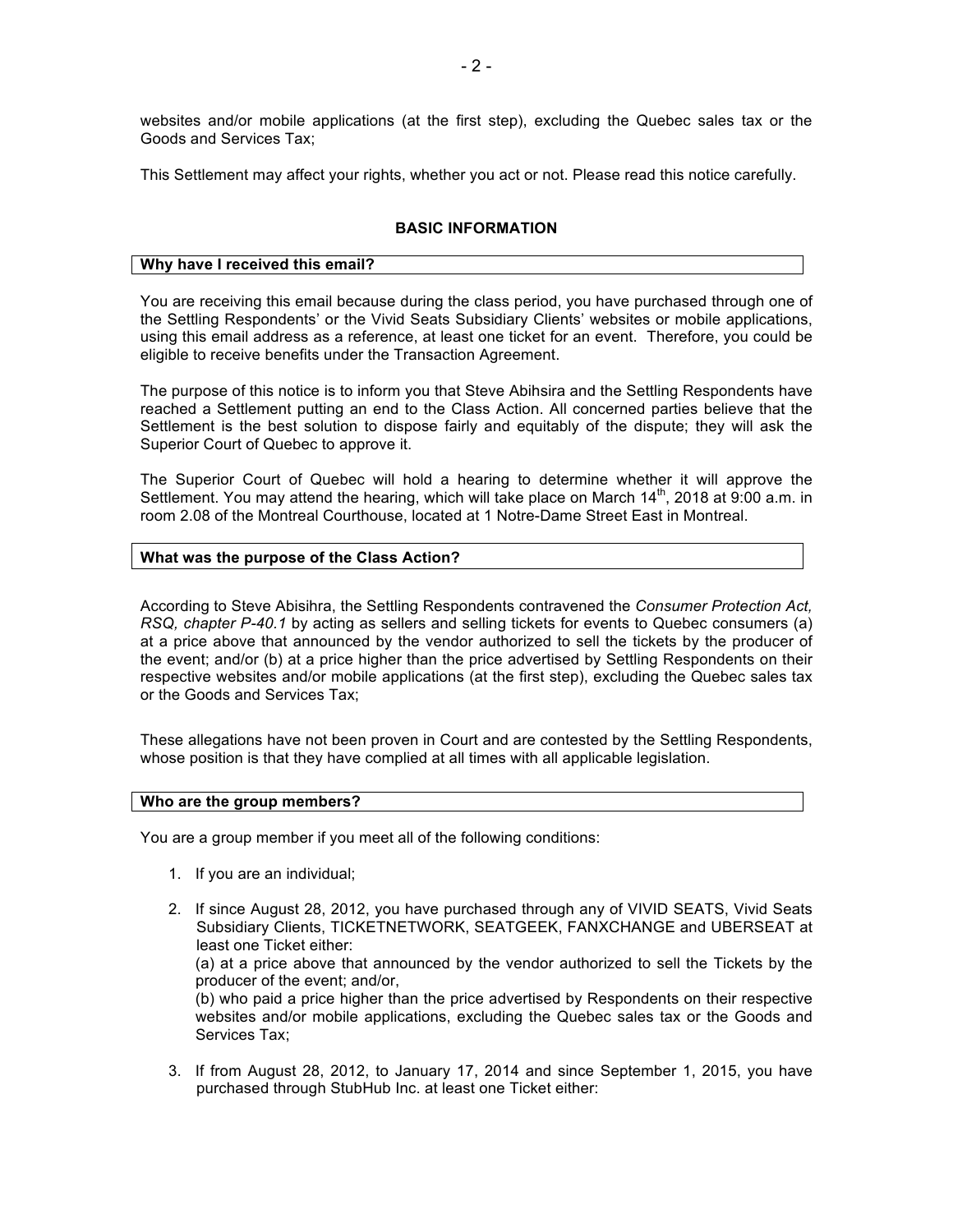(a) at a price above that announced by the vendor authorized to sell the Tickets by the producer of the event; and/or,

(b) who paid a price higher than the price advertised by Respondents on their respective websites and/or mobile applications (at the first step), excluding the Quebec sales tax or the Goods and Services Tax.

- 4. If that Ticket purchase was not made in relation to the operation of a business;
- 5. If that Ticket purchase was made while you were physically located in the province of Québec;

## **SETTLEMENT SUMMARY**

#### **What does the Settlement provide for?**

Without any admission of liability, for the purpose of avoiding a trial and the additional costs and expenses related thereto, the Settling Respondents agree to:

**1-** Implement a business practice change to their on-line transaction process pursuant to which a ticket price announced to a Quebec consumer for an event in Quebec at the first step of said process will be a price inclusive of applicable Service Fees (all-in) except for taxes and optional costs or services (paper tickets, delivery, etc.).

**2-** Remit to each eligible member a single, non-transferable and non cash-convertible CAD \$37.08 Coupon applicable to the purchase of any Ticket, less Class Counsel Fees, amounting to a net coupon value of \$24.29, in full and complete settlement of the claims of the group members. Only one Coupon will be available per group member; it will be non-transferable, non cashconvertible, applicable to the purchase of any Ticket only and once issued, a Coupon expires after three (3) years;

### **Am I eligible to receive reparation?**

If you are a group member, you could be eligible to receive one Coupon.

If you are a group member who purchased at least one ticket for an event in Quebec, you are automatically eligible to receive one Coupon and there is no action that you must take in order to receive it.

If you are a group member who did not purchase a ticket for an event in Quebec, but you did purchase at least one ticket for an event outside of Quebec, and you were physically located in Quebec when you effected that purchase, you could be eligible to receive a Coupon if you submit a valid claim in accordance with the claim process described in the Transaction Agreement.

### **OPTING OUT**

If you do not wish to be bound by this Settlement for any reason whatsoever, you must take steps to exclude yourself from the group, which will result in your exclusion from the Settlement.

#### **What happens if I exclude myself?**

If you exclude yourself:

- 1. You will not receive any benefits under the Settlement;
- 2. You will not be bound by the Class Action and could exercise valid rights of action;
- 3. You will not be able to object to this Settlement.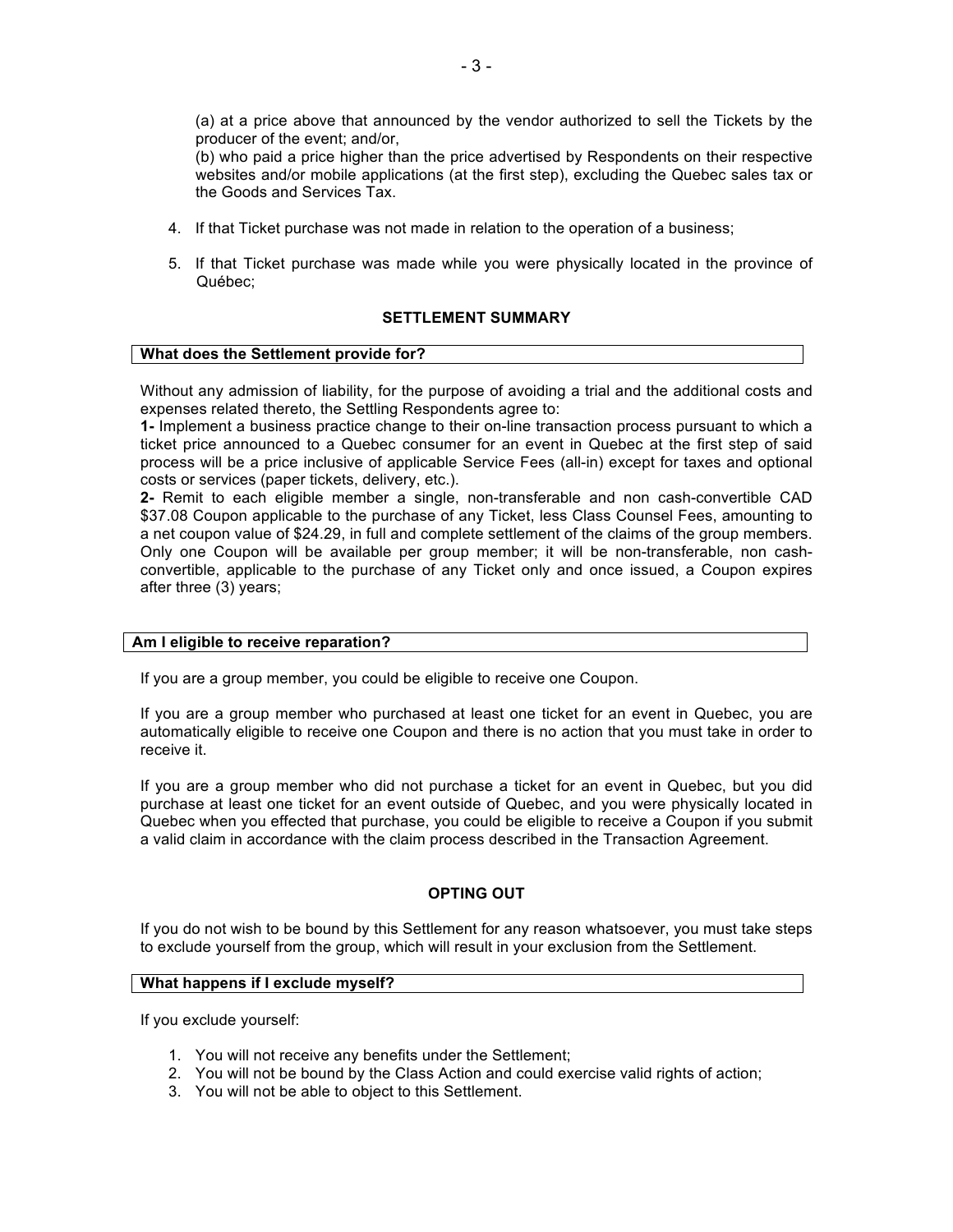### **What happens if I do not exclude myself?**

If you do not exclude yourself:

- 1. You are eligible to receive benefits under this Settlement;
- 2. You will be bound by the Class Action;
- 3. You will give up the right to take your own legal action against the Settling Respondents; and
- 4. You will be able to object to the Settlement.

If you do not exclude yourself and the Settlement is approved, you give up the right to take legal action and the Settling Respondents in respect the sale of tickets: (a) at a price above that announced by the vendor authorized to sell the tickets by the producer of the event; and/or (b) at a price higher than the price advertised by Settling Respondents on their respective websites and/or mobile applications (at the first step), excluding the Quebec sales tax or the Goods and Services Tax;

## **How can I exclude myself?**

To exclude yourself, you must send to the clerk of the Superior Court of Quebec, a duly signed request for exclusion containing the following information:

- 1. The Court docket number of the Class Action: *Abihsira v. StubHub et al.* C.S.M. 500-06- 000754-156;
- 2. Your name and contact information;
- 3. The name of the online platform that was used to effect the purchase;
- 4. Your account number or the email address that was used to purchase a Ticket, if applicable;
- 5. If you are a group member who did not purchase a ticket for an event in Quebec, but did purchase at least one ticket for an event outside of Quebec, a declaration that the you purchased the ticket while being physically located in Quebec;

The request for exclusion must be sent by registered or certified mail before March  $2^{nd}$ , 2018 to the Court, with copy to Class Counsel, at the following addresses:

> Greffe de la Cour supérieure du Québec **PALAIS DE JUSTICE DE MONTRÉAL** 1 Notre-Dame Street East Room 1.120 Montreal, Quebec H2Y 1B5

## **Reference:**

# **Abihsira v. StubHub et al - Class Action C.S.M.: 500-06-000754-156**

**LPC Avocats Mtre. Joey Zukran** 5800 boul. Cavendish, Suite 411 Montreal, Quebec H4W 2T5